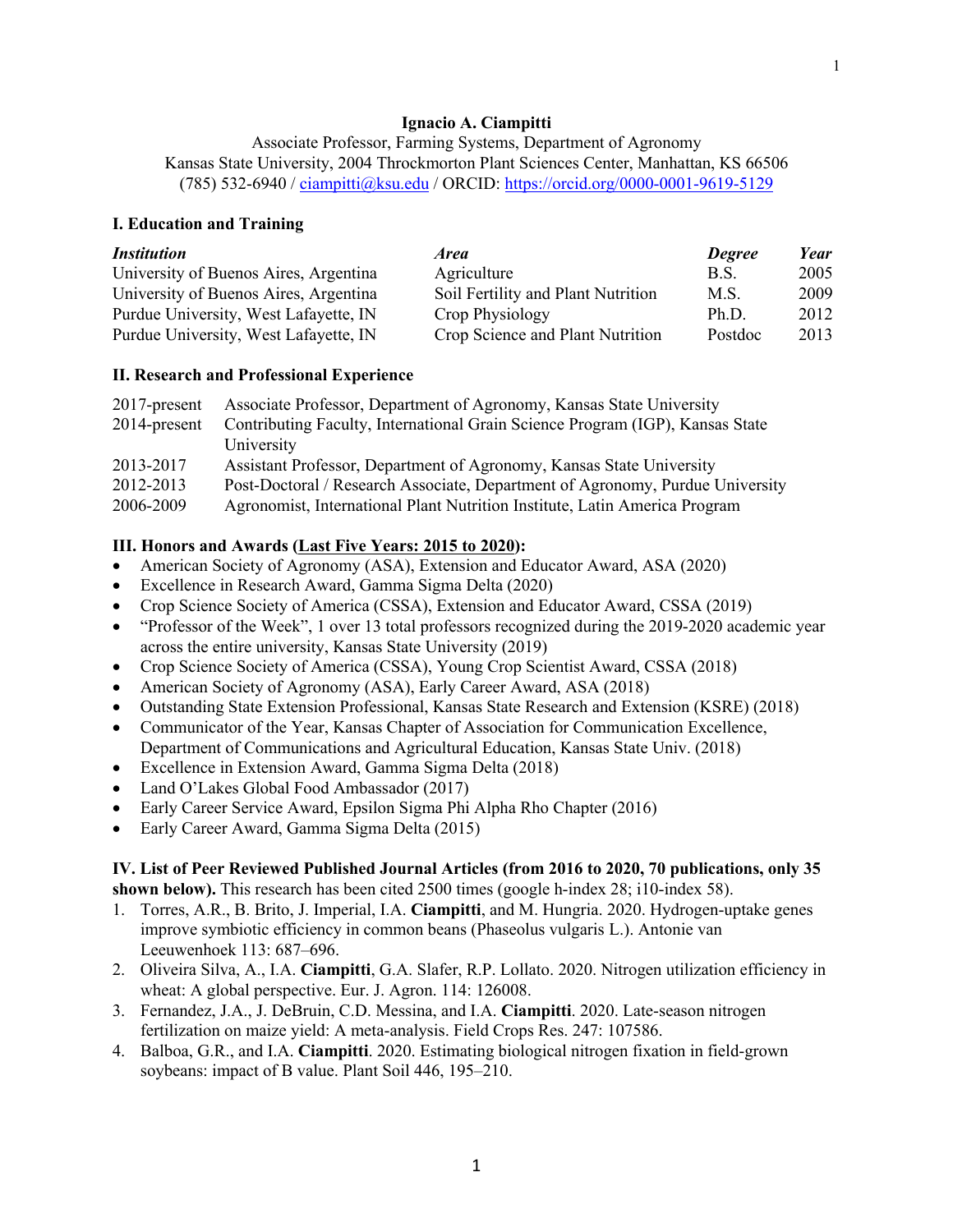- 5. Carciochi, W.D., Rosso, L.H.M., Secchi, M.A. *et al.* and I.A. **Ciampitti**. 2019. Soybean yield, biological  $N_2$  fixation and seed composition responses to additional inoculation in the United States. *Sci Rep* **9,** 19908.
- 6. Balboa, G.R., S.V. Archontoulis, F. Salvagiotti, F.O. Garcia, W.M. Stewart, E. Francisco, P.V. Vara Prasad, and I.A. **Ciampitti**. 2019. A system-level yield gap assessment of maize-soybean rotation under high- and low- management inputs in the Western US Corn Belt using APSIM. Ag. Systems 174:145-154.
- 7. Osorio, R.J., C.J. Barden, and I.A. **Ciampitti**. 2019. GIS approach to estimate windbreak crop yield effects in Kansas-Nebraska. Agroforestry Systems 93:1567-1576.
- 8. Carciochi, W., R. Schwalbert, F. Andrade, G. Corassa, P. Carter, A. Gaspar, J. Schmidt, and I.A. **Ciampitti**. 2019. Soybean seed yield response to plant density by yield environment in North America. Agron. J. (first look). doi: 10.2134/agronj2018.10.0635
- 9. Ortez, O.S., S. Tamagno, F. Salvagiotti, P.V. Vara Prasad, and I.A. **Ciampitti**. 2019. Soybean nitrogen sources and demand during the seed filling period. Agron. J. (first look). doi: 10.2134/agronj2018.10.0656
- 10. He, P., I.A. **Ciampitti**, S.Q. Zhang, X. Xu, S. Qiu, and S. Zhao. 2019. Change in straw decomposition rate and soil microbial community composition after straw addition in different fertilization soils. Applied Soil Ecology (accepted, in press).
- 11. Assefa Y., L.C. Purcell, M. Salmeron, S. Naeve, S.N. Casteel, P. Kovács, S. Archontoulis, M. Licht, F. Below, H. Kandel, L.E. Lindsey, J. Gaska, S. Conley, C. Shapiro, J.M. Orlowski, B.R. Golden, G. Kaur, M. Singh, K. Thelen, R. Laurenz, D. Davidson and I.A. **Ciampitti**. 2019. Assessing Variation in US Soybean Seed Composition (Protein and Oil). Front. Plant Sci. 10:298. doi: 10.3389/fpls.2019.00298
- 12. Araya, A., P.H. Gowda, B. Golden, A.J. Foster, J. Aguilar, R. Currie, I.A. **Ciampitti**, and P.V.V. Prasad, 2019. Economic value and water productivity of major irrigated crops in the Ogallala aquifer region. Agricultural Water Management, 214, 55–63. https://doi.org/10.1016/J.AGWAT.2018.11.015
- 13. Obeng, E., A.K. Obour, N.O. Nelson, J.A. Moreno, I.A. **Ciampitti**, D. Wang, and T.P. Durrett. 2019. Seed yield and oil quality as affected by Camelina cultivar and planting date. Journal of Crop Improvement, 1–21. https://doi.org/10.1080/15427528.2019.1566186
- 14. Santos Hansel, D. S., R. A. Schwalbert, D. E. Shoup, D. L. Holshouser, R. Parvej, P.V. V. Prasad, and I. A. **Ciampitti**. 2019. A Review of Soybean Yield when Double-Cropped after Wheat. Agron. J. 0. doi:10.2134/agronj2018.06.0371
- 15. Andrade, J. F., J.I. Rattalino Edreira, S. Mourtzinis, S.P. Conley, I.A. **Ciampitti**, J.E. Dunphy, J.M. Gaska, K. Glewen, D.L. Holshouser, H.J. Kandel, P. Kyveryga, C.D. Lee, M.A. Licht, L.E. Lindsey, M.A. McClure, S. Naeve, E.D. Nafziger, J.M. Orlowski, J. Ross, M.J. Staton, L. Thompson, J.E. Specht, and P. Grassini. 2019. Assessing the influence of row spacing on soybean yield using experimental and producer survey data. Field Crops Res. 230: 98-106.
- 16. Tamagno, S., V.O. Sadras, J.W. Haegele, P.R. Armstrong, and I.A. **Ciampitti**. 2018. Interplay between nitrogen fertilizer and biological nitrogen fixation in soybean: implications on seed yield and biomass allocation. Scientific Reports 8, 17502.
- 17. Carciochi, W. D., N. Wyngaard, N. I. Reussi Calvo, A. Pagani, G. A. Divito, H. E. Echeverría, and I. A. **Ciampitti**. 2018. Critical Sulfur Dilution Curve and Sulfur Nutrition Index in Maize. Agron. J. 0. doi:10.2134/agronj2018.07.0467
- 18. Assefa, Y., N. Bajjalieh, S. Archontoulis, S. Casteel, D. Davidson, P. Kovacs, S. Naeve, and I.A. **Ciampitti**. 2018. Spatial Characterization of Soybean Yield and Quality (Amino Acids, Oil, and Protein) for United States. Scientific Reports 8, 14653.
- 19. AlKhalifah, N., D. A. Campbell, C. M. Falcon, J. M. Gardiner, N. D. Miller, M. C. Romay, I. A. **Ciampitti**, et. al., and C.J. Lawrence-Dill. 2018. Maize Genomes to Fields: 2014 and 2015 field season genotype, phenotype, environment, and inbred ear image datasets. BMC Research Notes, 11(1), 452. http://doi.org/10.1186/s13104-018-3508-1